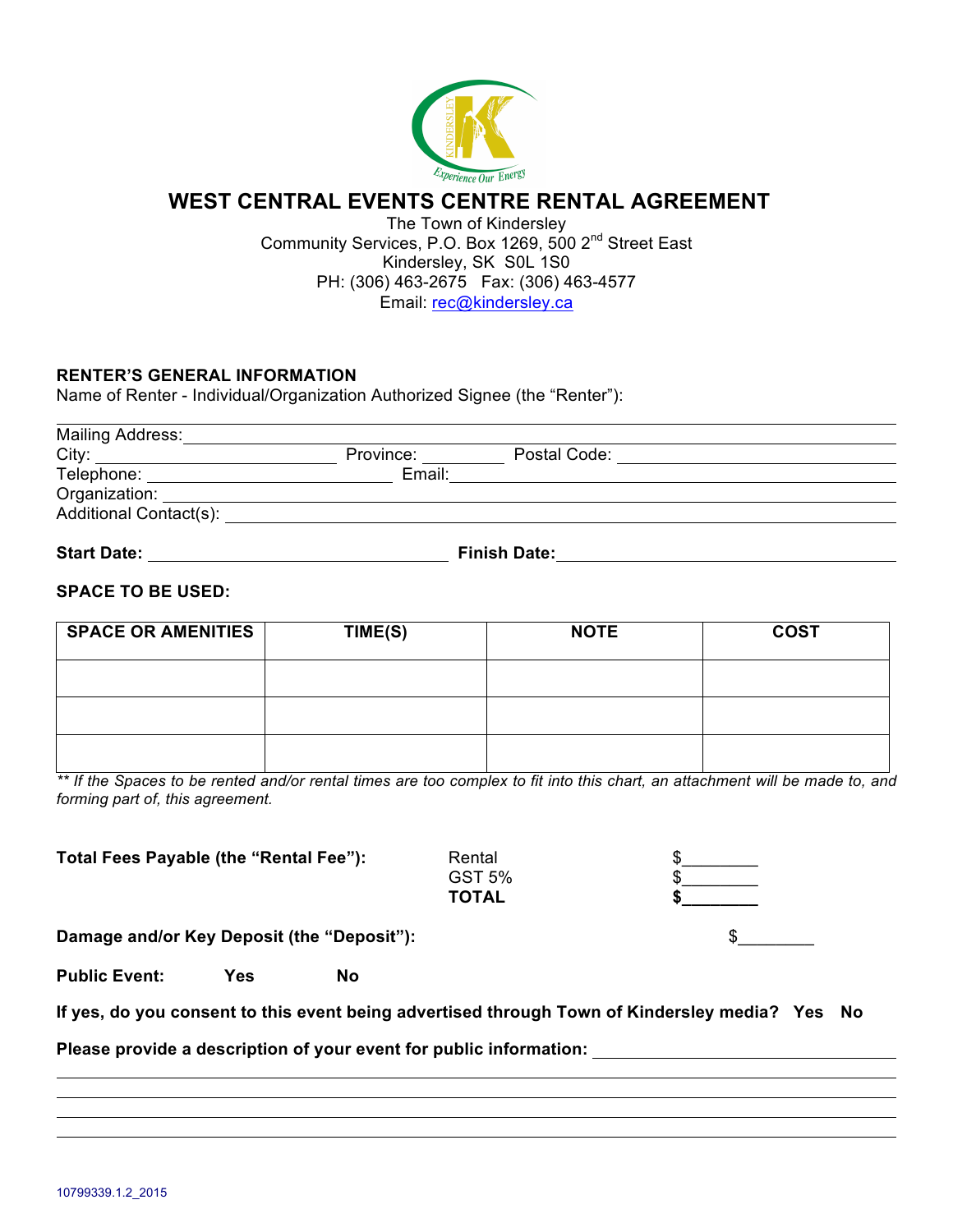#### **A. POLICIES AND CONDITIONS OF RENTAL:**

- 1. The Town of Kindersley reserves the right to cancel this Agreement at any time for cause, including but not limited to a Force Majeure or for the purpose of special events to be held at the West Central Events Centre, but shall make best efforts to provide an alternate date or dates for the Renter. The Town of Kindersley shall provide 48 hours' notice to the Renter prior to any cancelled rental time.
- 2. If the Renter wishes to cancel a rental date, they must notify the Town of Kindersley 48 hours prior to the rental time. If such notice is not provided, the Renter shall be responsible for full payment of the Rental Fee.
- 3. The Town of Kindersley will maintain a schedule of activities in the main lobby of the West Central Events Centre which will outline for the general public the scheduled activities for each day.
- 4. Use is restricted to the facilities Spaces and times as described above.
- 5. While utilizing the West Central Events Centre, the Renter shall conform to all Town and facility rules and regulations in place from time to time, as well as all applicable laws and bylaws.
- 6. There is to be NO SMOKING anywhere inside the West Central Events Centre.
- 7. The West Central Events Centre is under a single liquor license held by the Town of Kindersley. Any alcohol consumed in the facility must be purchased and consumed at and in the West Central Events Centre, without exception. These regulations must be complied with at all times so that all players, fans and families can enjoy themselves in our facility under its applied rules, regulations and the applicable laws. Any violation of this license threatens the Town of Kindersley's liquor license and hosting future events at the West Central Events Centre.

There is zero-tolerance for violations of the liquor license. The offending person(s) will be removed from the facility at once and will be suspended from the facility and the event. A ban of up to one-year may be implemented by the Town of Kindersley for the offending person(s) from future events at the West Central Events Centre and charges may be laid under the Alcohol and Gaming Regulation Act, 1997 and the Alcohol Control Regulations, 2013.

In signing this agreement the signee is agreeing to abide by these regulations and accepts the responsibility of notifying all participants that bringing outside alcohol into the facility, or the consumption of same in the facility or on Town of Kindersley property, including in the dressing rooms and in the parking lot area of the West Central Events Centre, are strictly prohibited.

- 8. The Renter shall ensure that proper supervision of all invitees is provided at all times. This includes, but is not limited to, the proper evacuation of the West Central Events Centre in the case of an emergency. If the Renter has any questions or concerns about proper safety procedures they are responsible to make themselves informed of these procedures in consultation with the Recreation Manager of the Town of Kindersley before entering into this contract. In that the West Central Events Centre is a multiuse facility, the Renter shall ensure that all activities and behaviours associated with the event are such that they will not be offensive nor inhibit the peaceful enjoyment of other users.
- 9. The Renter is NOT permitted to sublet or assign the use of the facilities to any other persons or organizations without the consent of the Town of Kindersley.
- 10. The Town of Kindersley will not be responsible for any lost or stolen goods or money, whether from a dressing room or elsewhere.
- 11. The Renter is responsible for all fees levied in accordance with this agreement, including but not limited to costs associated with any breach of this agreement.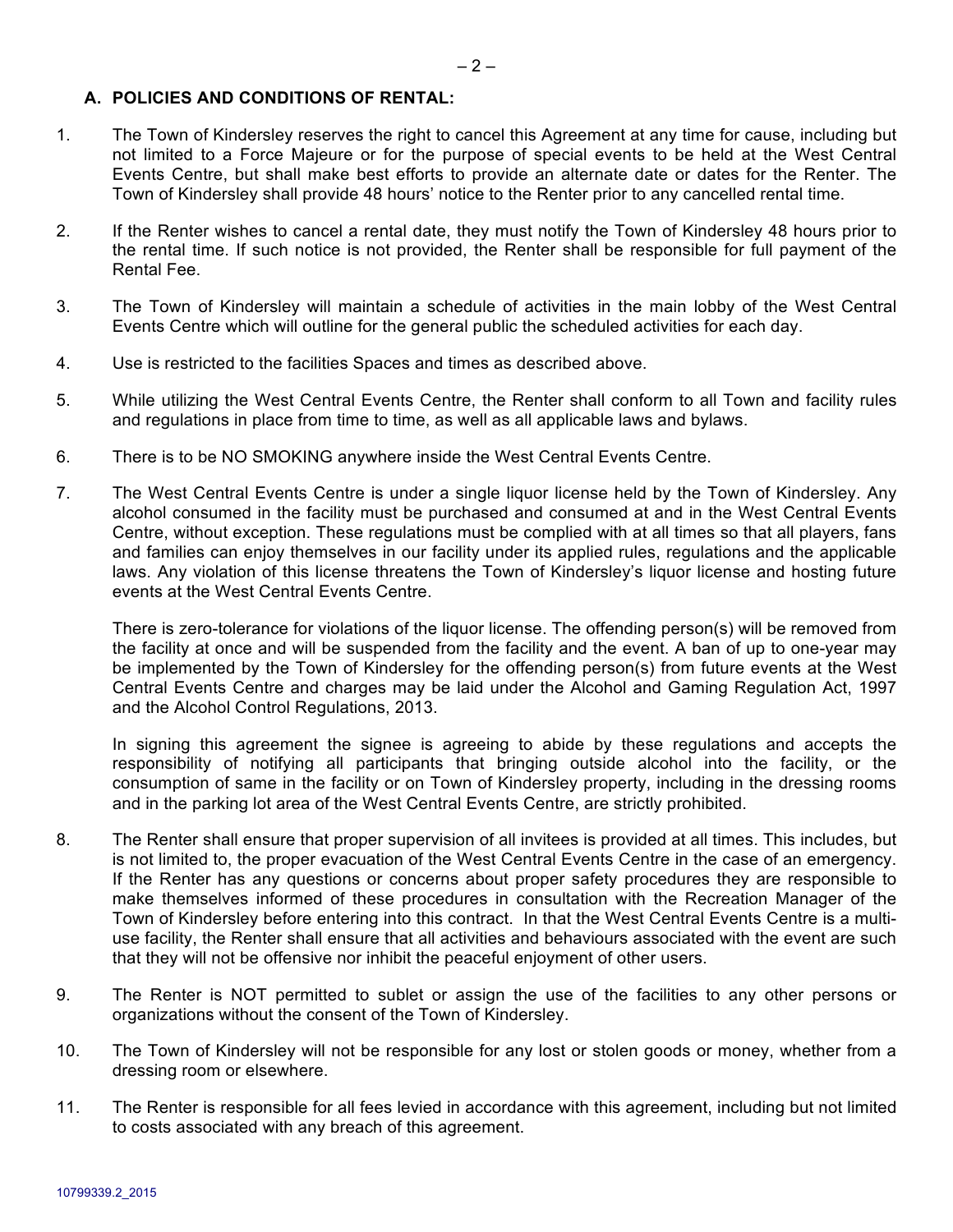12. The Renter shall leave the West Central Events Centre, or such portion of it as has been used by them, in a clean and sanitary condition, that is, the same condition as provided by the Town of Kindersley, and that all equipment used which is the property of the Town of Kindersley is returned to its proper secure location. The Recreation Manager will do a walk-through the area with the Renter at the time of rental to document any damages in the area that will not be the Renter's responsibility.

The Renter shall be responsible for all damages caused to the facility building, grounds, chattels and equipment belonging to the Town of Kindersley, reasonable wear and tear considered. Should the Renter leave the building, grounds, chattels or equipment in the facility in an unsatisfactory state or with sustained damages, the costs associated with returning the facility and equipment back to its original state at the time of the walk-through shall be paid for by the Renter to the full satisfaction of the Town of Kindersley.

In exceptional circumstances facility keys may be provided upon request and approval of the Recreation Manager. Keys are not to be copied or given to anyone but the Renter and are to be returned on the last day of rental. The Deposit will not be returned to the Renter if the keys are not returned to the Town.

In the event of damage to the West Central Events Centre, the grounds, chattels or equipment located therein, the Deposit will be used by the Town to remediate such damages, and any remaining surplus will be returned to the Renter. If the costs of remediation exceed the Deposit, the Town of Kindersley shall notify and provide an invoice to the Renter within 60 days, and the Renter shall forthwith provide payment to the Town of Kindersley as invoiced within 30 days of the date of the notice.

- 13. Use of the rear unfinished parking lot on the corner of  $5<sup>th</sup>$  Ave E and  $2<sup>nd</sup>$  St East is at the Renter's own risk and in an as is condition. The Town of Kindersley is not responsible for any damages as a result of using said parking lot and will not provide any assistance should lot become compromised due to any unforeseen circumstances.
- 14. The walking track at the West Central Events Centre is intended to be used for general foot traffic only. Any equipment which may cause damage to the rubber flooring such as rough surfaces, sharp edges, liquids, etc. are NOT permitted. If the walking track is intended to be used for anything other than general foot traffic then pre-approval must be given from the Recreation Manager 30 days prior to the event. Pre-approval will be based on the instillation of protective equipment to prevent damages.
- 15. No temporary/permanent structures (i.e. booths, registration tables, chairs, display cases, etc.) may be placed or installed in the lobby space during the event unless pre-approval is granted by the Recreation Manager in consultation with the Fire Chief.
- 16. Request of use for the West Central Events Centre electrical carts must be received 72 hours in advance to event. The Town of Kindersley is not responsible for any damages that may result from the use of said carts.
- 17. The Renter shall be responsible to carry such insurance as may be appropriate to protect its personnel and any patrons who attend at the West Central Events Centre at the behest of the Renter, or who attend an event being held by the Renter, against damages or claims for injury, death and damage to property and to the West Central Events Centre, and shall assume full liability for any accident, injury or damage occurring in connection with the rental of the West Central Events Centre. The Town of Kindersley reserves the right to stipulate that the Renter carries specific types of insurance coverage based on the risks of certain events.
- 18. **The Renter hereby agrees to indemnify and save harmless the Town of Kindersley in and from and against any and all claims, actions, causes of action, damages, demands for damages, losses and other liabilities and expenses (including, without limitation, those in connection with bodily injury (including death), personal injury, illness or discomfort, damage to property and legal fees on a solicitor and client basis) due to or arising from or out of any occurrence in, on**